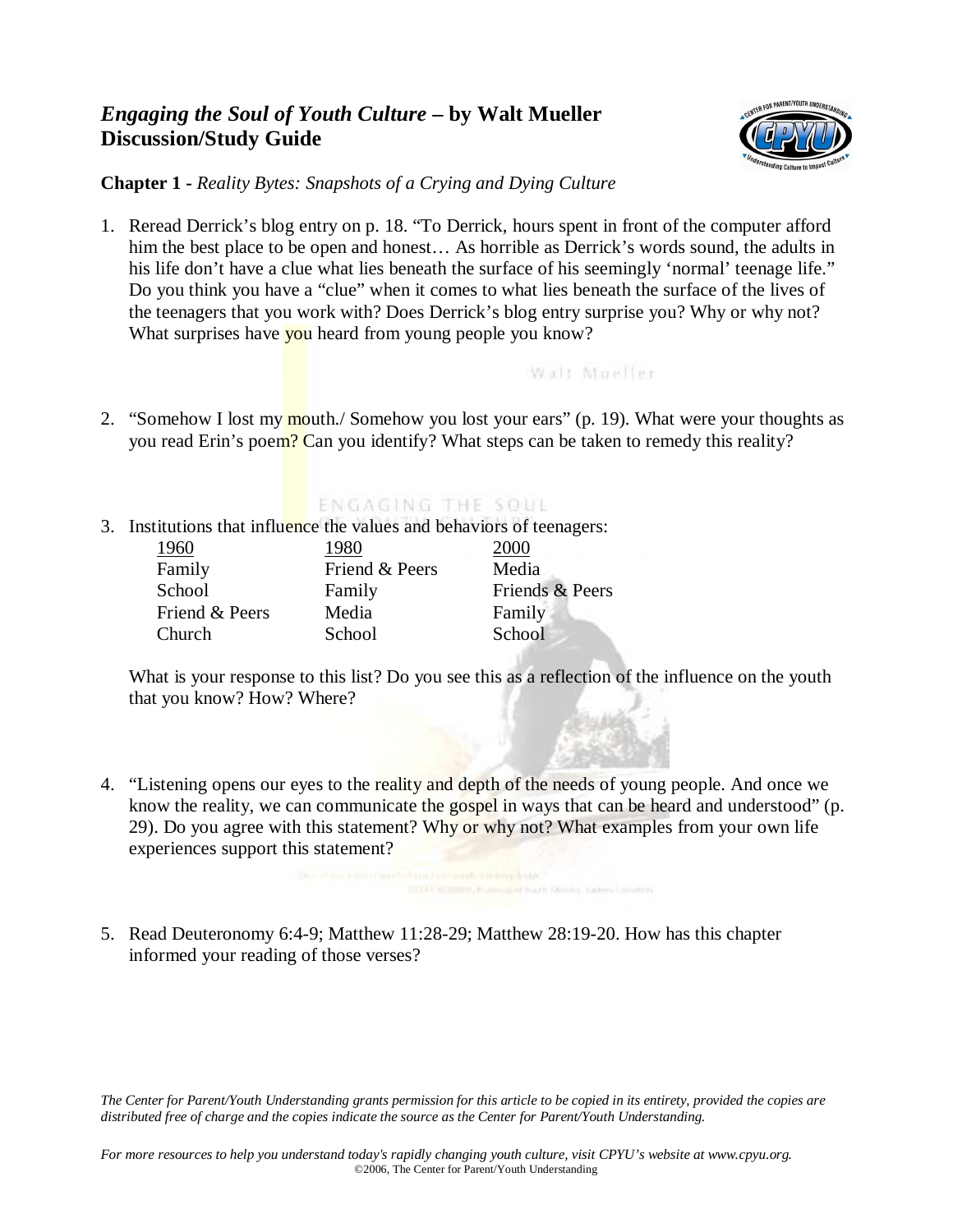

**Chapter 2 -** *There's Something Happenin' Here* 

- 1. If you had the opportunity to speak to 300 graduating high school seniors at a Baccalaureate service, what would you hope to communicate to them? How would you communicate it?
- 2. "Because those of us who work with young people have grown up in a different world, we find it difficult to understand and relate to today's youth. Thus we must approach our calling to work with young people as  $\alpha$  crosscultural venture" (p. 42). What is meant by "crosscultural" venture? Why is it important to think in this way? What examples of this type of thinking/communicating have you encountered?
- 3. Review the three crucial steps for the crosscultural missionary and assess your own competencies in these areas. Where are you the strongest? Where do you need to improve? What steps can you take to become more proficient in each area?

Step 1: Know the unchanging Word.

Step 2: Know young people and their rapidly changing culture.

Step 3: Take the unchanging Word to young people growing up in a rapidly changing culture.

4. What is contextualization? Why is this an appropriate term to use when thinking about how to minister to young people?

Olifa's sittimum, invisional mater lifesting question homesting

5. Describe a "worldview" in your own words. What influences your worldview? What do you think most influences the worldviews of our youth?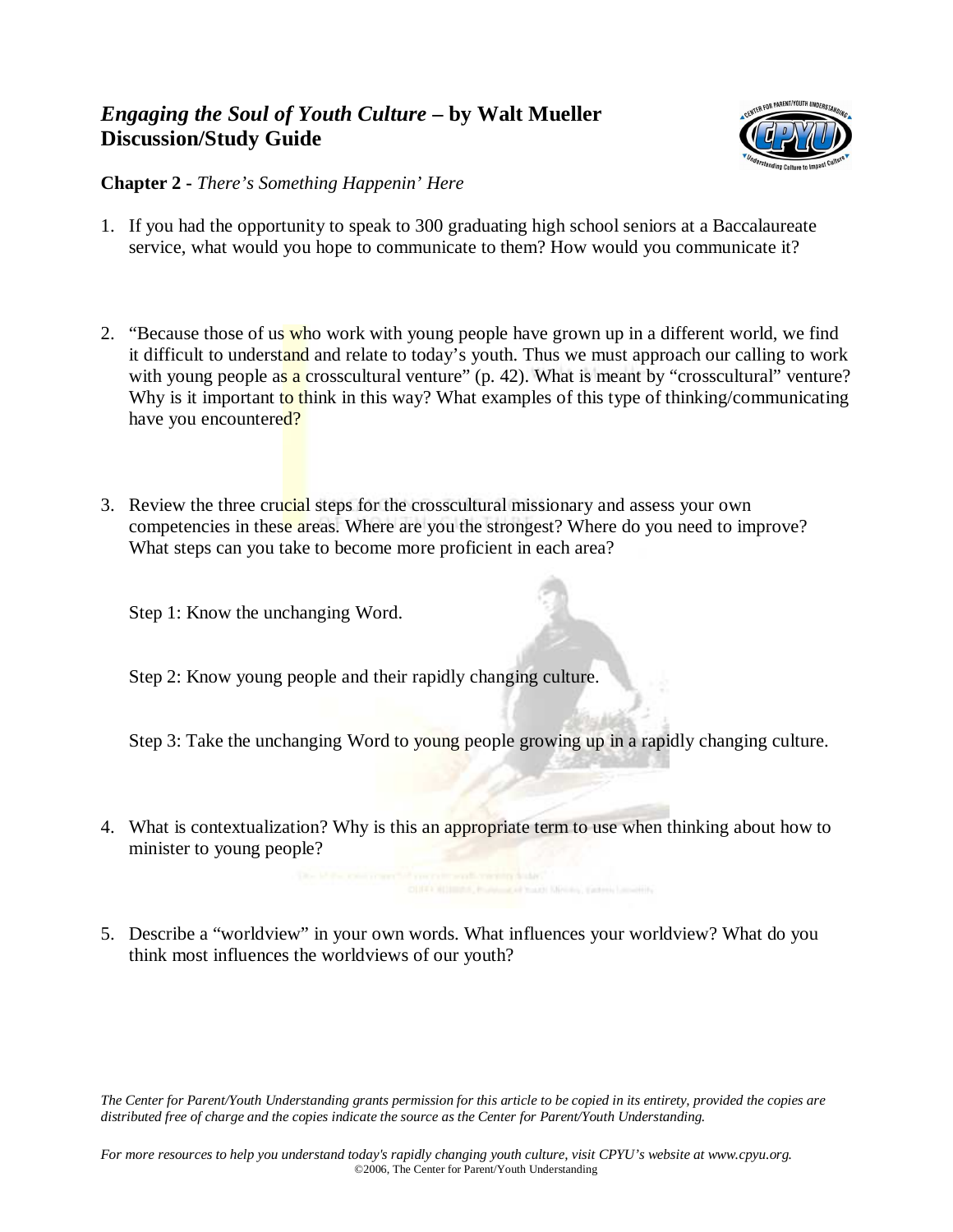

**Chapter 3 -** *Postmodernism*

1. What are the key characteristics of a premodern worldview?

2. What are the key characteristics of a modern worldview? It Muslim

## ENGAGING THE SOUL

3. What are the key characteristics of a postmodern worldview?

4. What examples from our culture have you noticed that illustrate the shift from a modern to postmodern worldview?

5. "John Stott challenges preachers to become bridge builders by relating the unchanging truths of God's Word to the existential situation of those longing to hear good news" (p. 78). Do you know any good "bridge builders" in our world today? Who are they and what makes them effective in ministry?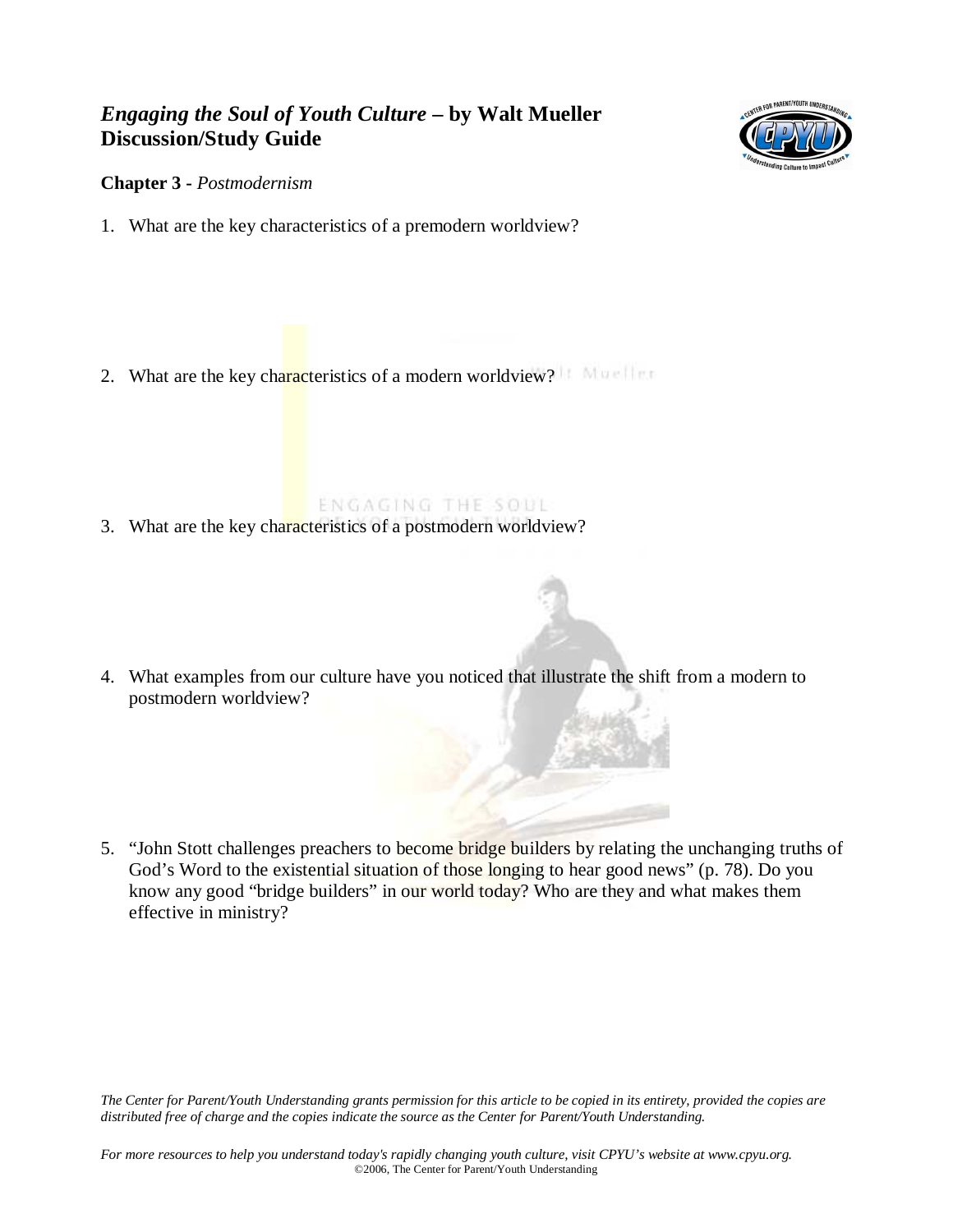

**Chapter 4 -** *Welcome to Their Jungle*

- 1. Walt uses Time Square in New York City as a metaphor for describing adolescence. How would you describe adolescence? What metaphors would you use?
- 2. Why is it important to understand and study "generations?" Do you see differences between your generation and other generations? What are those differences? What are some of the similarities?
- 3. The emerging generation is the most targeted market segment in history. In his book *Creating Ever-Cool*, Gene Del Vecchio writes concerning the marketplace as a battleground: the "battle will be won by the company that best understands kids, their emotional needs, their fantasies, their dreams, their desires. Such knowledge is the mightiest weapon in a marketer's arsenal to win a child's heart." What was your reaction to this statement? How do you think you can begin to counter the negative affects of marketing on the kids you work with?
- 4. Read over the "unique marks of the emerging generation" found on pgs. 89-108. Do you see the same "marks" with the youth you work with? Give examples. Would you add any other marks to the list?
- 5. At the root of the Millennial's groan is a deep hunger for God that is a natural part of being made in God's image. How have you seen this deep hunger for God manifest itself in today's youth culture? What are some ways that the church can begin to meet the needs of the Millennial generation?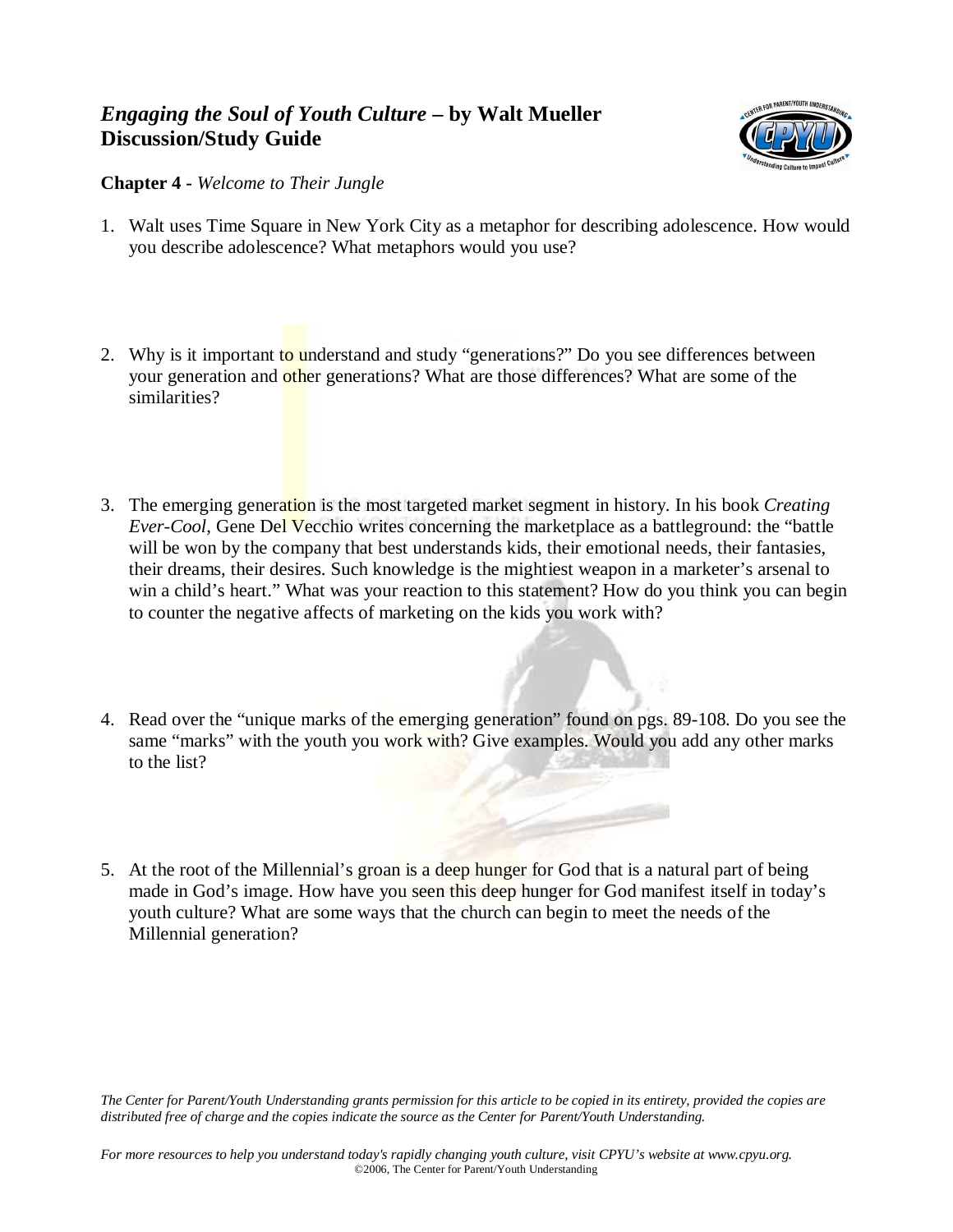

#### **Chapter 5 -** *Understanding Culture*

- 1. "Those called to engage the emerging generations with the message of the gospel must approach their calling as crosscultural missionaries" (p. 110). Do you view your calling in this way? Why or why not?
- 2. Describe "culture" in your own words. Why is understanding culture important in order to connect with youth? Is discerning culture something that comes easy to you? What areas are difficult? Walt Mueller
- 3. "Sometimes, our assumptions about the meaning beneath what we see can be totally off base, thereby jeopardizing our ability to connect" (p. 116). This is described as "misattribution." What is meant by misattribution? Has this ever happened to you? Give examples. Review Bekah's story starting on page 111. How would you have responded to Bekah? Would you have been in danger of engaging in "misattribution"?
- 4. In his book *Creation Regained*, Al Wolters offers helpful clarification as he differentiates between the "structure" and "direction" of culture (pgs. 125-126). What is meant by structure and direction? Use the "structure and direction" schema to think about the following areas of life: art, television, movies, sex, family, and sports. What are God's good intentions and design for these areas (structure)? Where are they distorted by sin (direction)?
- 5. At the end of the chapter, Walt uses MTV's Video Music Awards (VMA) as a way to illustrate how he analyzes the cultural soup that youth are swimming in (pgs. 127-133). Using the cultural identifiers listed on pgs. 118-119, and other helpful insights you have learned throughout this chapter, do a similar exercise. Watch a movie, television show, music video or observe youth at the mall. Write out your own reflections as you attempt to better understand the culture and then answer these questions: Was this difficult for you? Was it helpful? What were the most significant insights that you gained? How will this be helpful to you in parenting and/or ministry?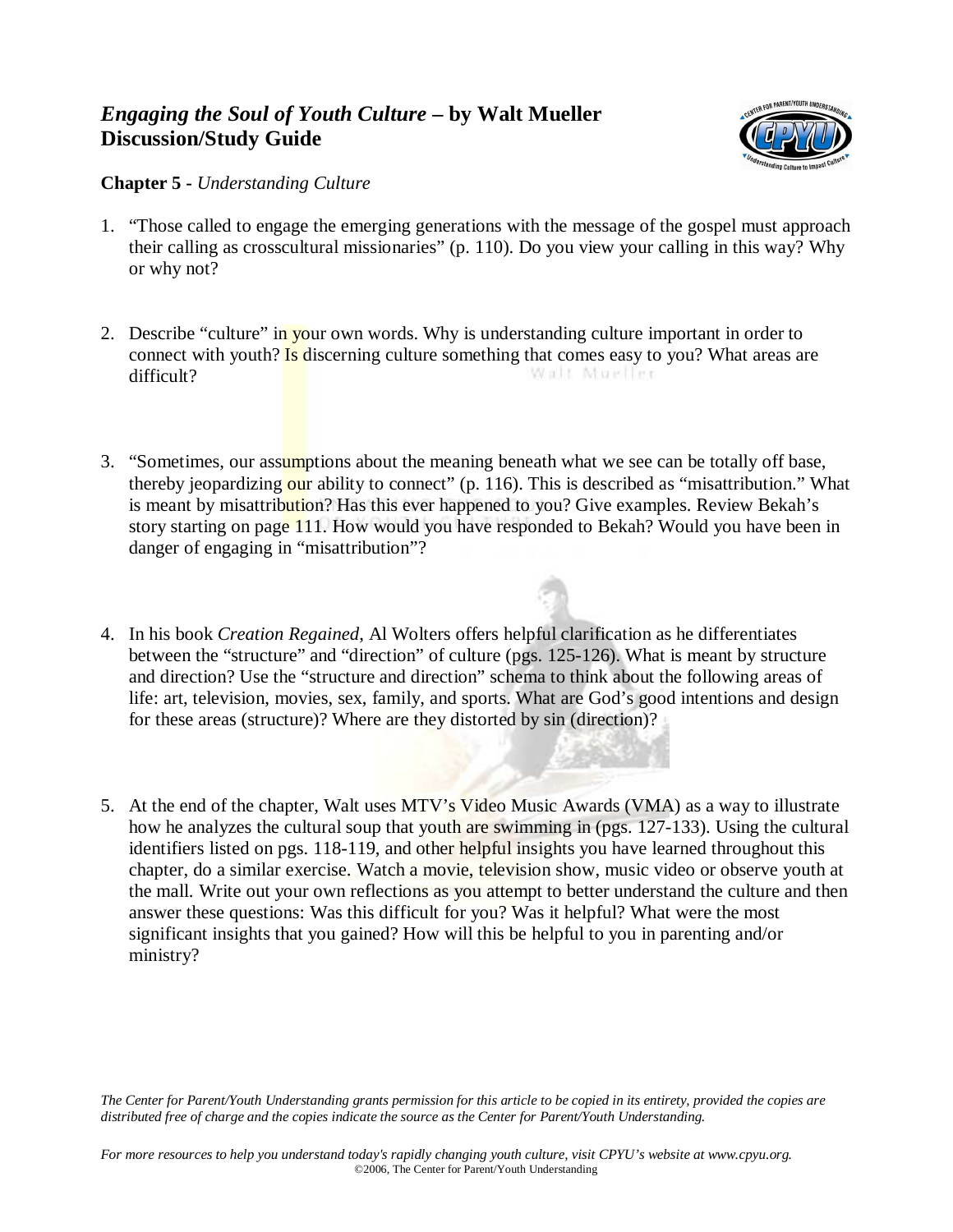

**Chapter 6 -** *Understanding Our Place in Culture*

1. Walt begins this chapter by explaining what happens when he shows a "secular" video at the beginning of his seminars. Some attendees think that it compromises their faith. Do you agree? How would you respond?

Walt Mueller

2. Three responses are given for how Christians often interact with culture: accommodation, alienation, and infiltration and transformation. Which one best explains your approach to culture? Which one best describes the approach to culture that your church takes?

> ENGAGING THE SOUL OF YOUTH CULTURE

- 3. If you and your church were to take the "infiltration and transformation" approach to culture, what changes would you need to make? What would your biggest concerns be? Would this excite you or intimidate you?
- 4. Reread the quote by Dick Staub on page 149. What does he mean by being "too Christian and too pagan"? Do you agree with Staub's approach? Is this what some of your friends would say about you?

5. Read Jesus' prayer in John 17. What sticks out to you as you read? Why is this an important prayer to remember as you think through your approach to culture?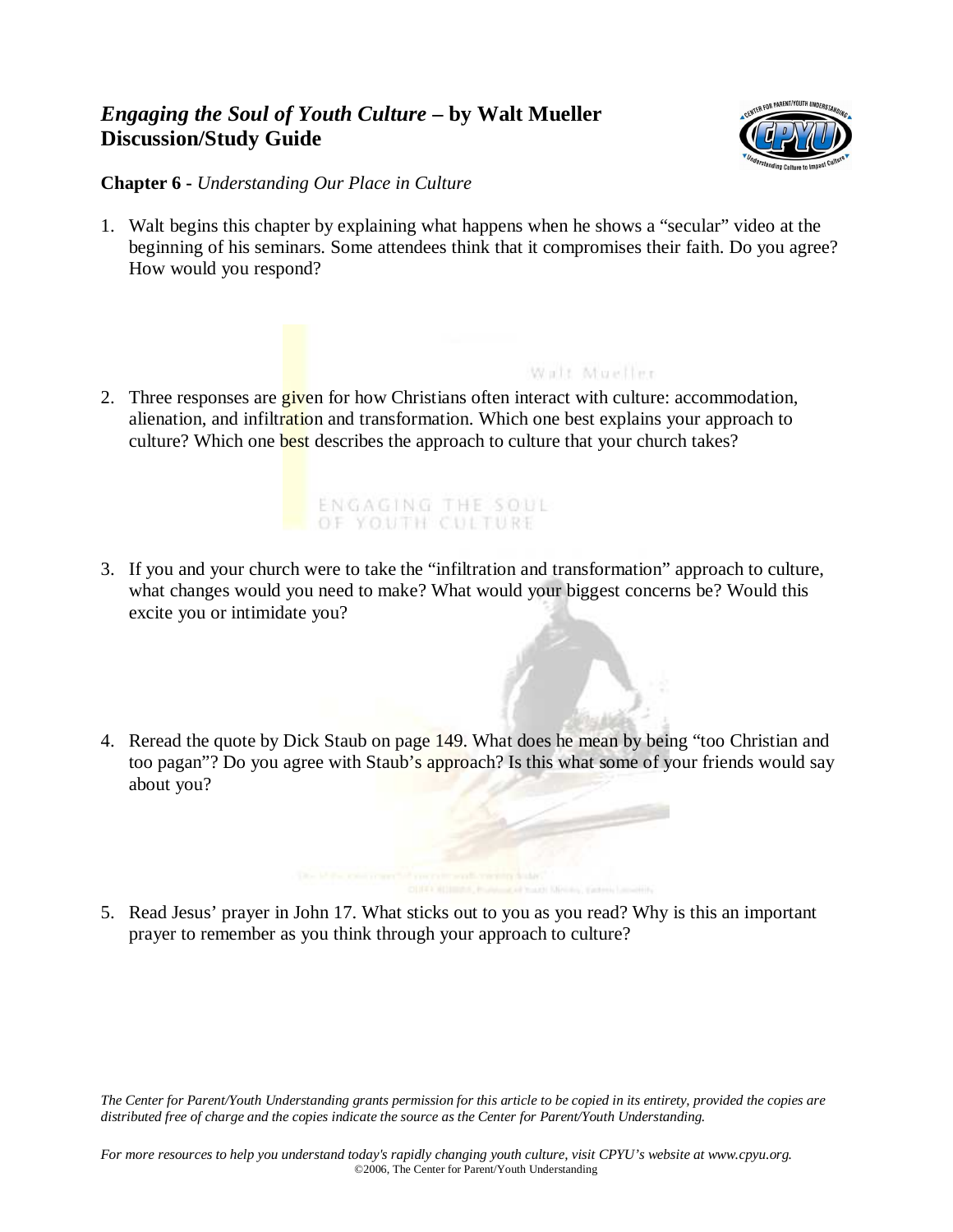

### **Chapter 7 -** *Getting Out of the Bunker*

- 1. What is meant by a "bunker mentality"? Where have you seen examples of this in the church?
- 2. Reread some of the biblical passages from the chapter: Ephesians 5:11-14; Philippians 4:8; 1 Thessalonians 5:22; and 1 John 2:15. How has this chapter changed the way you view these passages?

### ENGAGING THE SOUL

- 3. What is meant by "dualism"? Where have you seen examples of dualism in the church and in the lives of Christians?
- 4. How should we understand holiness in light of God's word? What difference does it make when interacting with culture from a Christian perspective?
- 5. "… an R-rated film like *Good Will Hunting* can easily reduce us to tears and draw us closer to God by clearly revealing the reality, truth, depth and consequences of abuse among the emerging generations." Has this ever happened to you? What are other examples where "secular" films, music, literature etc. has drawn you closer to God?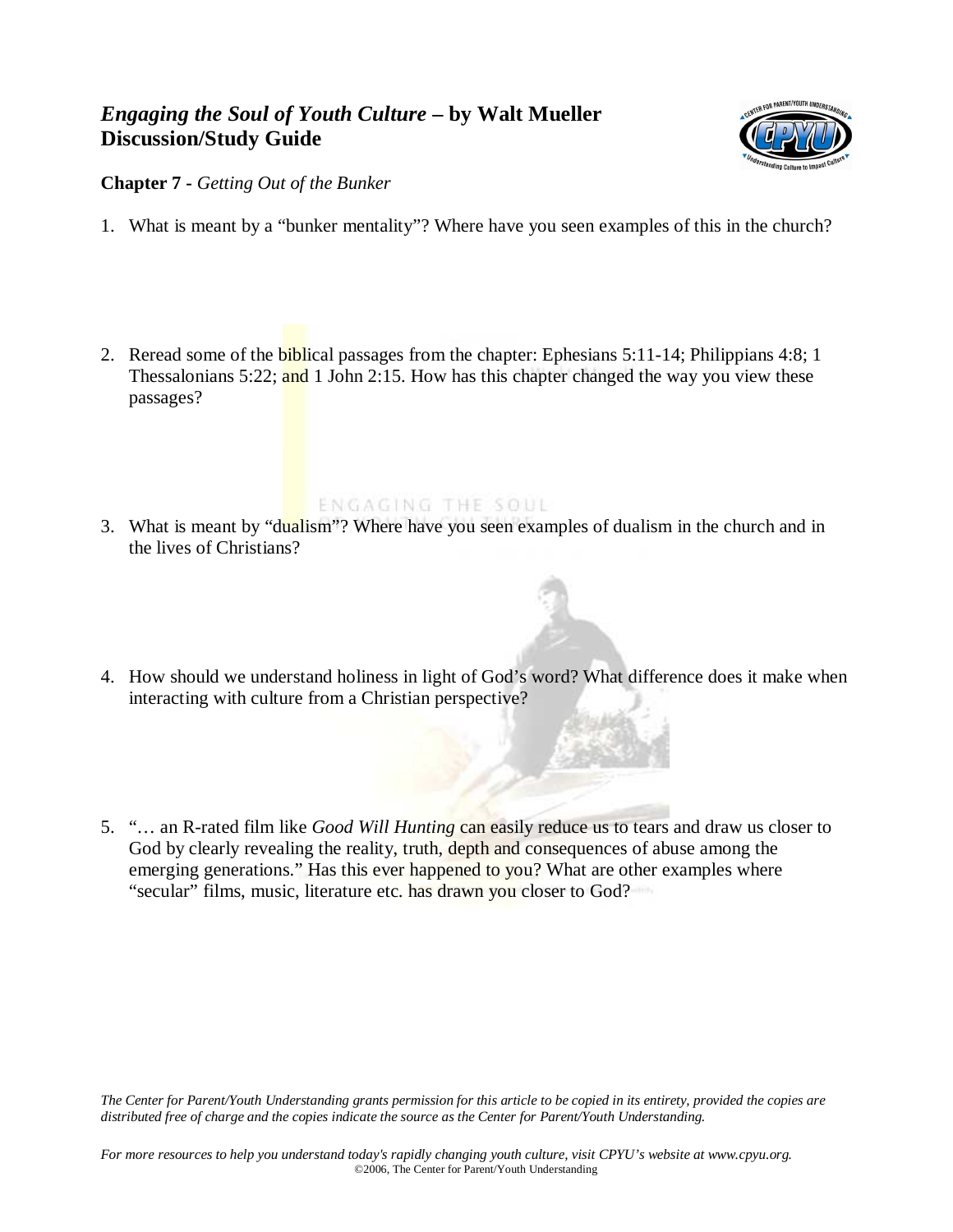

**Chapter 8 -** *The Marks of the Twenty-First-Century Messenger*

- 1. The chapter opens with a story about a pastor who needed to "get out of his office and onto the sidewalk" in order to reach the youth around him. What "sidewalks" do you think you and your church need to enter?
- 2. Here are a few words to describe the Apostle Paul's attitude toward evangelism: passionate, enthusiastic, single-minded, missionary zeal. Would these words describe your attitude toward making Christ known in the world? Why or why not?

### ENGAGING THE SOUL

- 3. "For those members of the emerging generations who need to hear the message of the gospel those we're called to reach – we've offered a disjointed faith that is anything but attractive, convincing and compelling" (p. 183). What is meant by *disjointed faith*? Where have you seen evidence of this in your own life and in the life of the church?
- 4. "If the message isn't getting through because of dated methods, new ones should be prayerfully sought and adopted in order to effectively communicate the good news" (p. 187). Are there any "methods" that you are currently using that doesn't seem to be "getting through"? What are those practices, and how could they be altered while remaining biblical? What methods have been working well and why?
- 5. On several occasions, this chapter mentions the importance of prayer. What have you learned about prayer? Why is prayer so important? Have you considered praying the prayer mentioned on p. 191? "Let my heart be broken by the things that break the heart of God." Why is this a "dangerous" prayer?